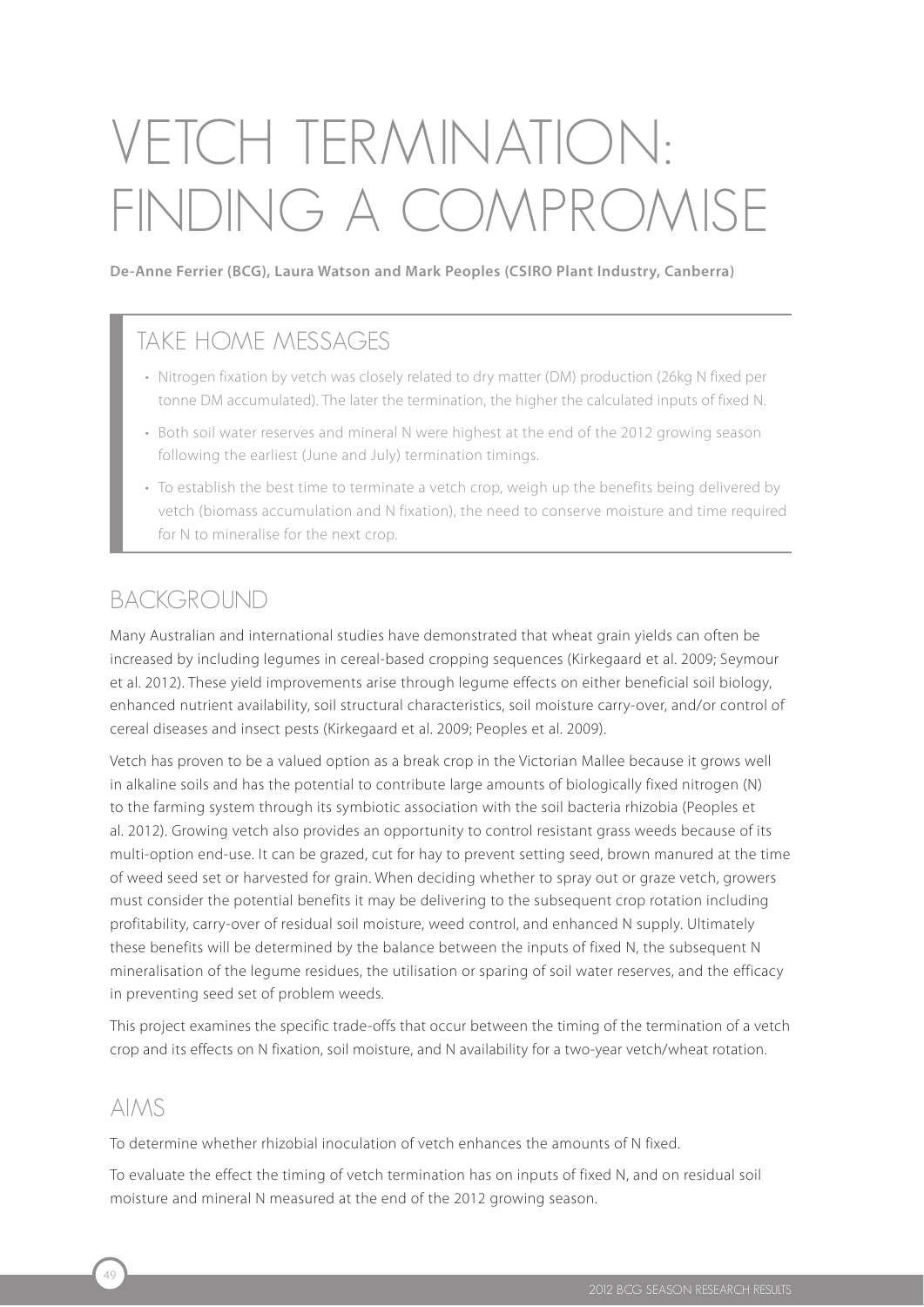# mETHODS

The trial was a complete randomised block design. Experimentation included four termination timings, a maturity control that was harvested for grain, and plus and minus *Rhizobium leguminosarum* bacterium, group E (N-Prove peat formulation) inoculation treatments (details in Table 1).

On 6 June and 17 September, three vetch root systems were excavated from each treatment, washed and nodules were counted.

Prior to each termination timing, vetch biomass cuts were taken from each plot. Shoot biomass was dried at 70°C for 24 hours and then weighed to obtain shoot dry matter. Samples were subsequently analysed for 15N and %N content using a mass spectrometer. Unfertilised wheat and canola located within the experimental area were sampled at the same time as each vetch termination treatment. These were utilised as non-legume, non-N-fixing 'reference plants' to provide a measure of the <sup>15</sup>N signature of the plant-available pool of soil N. Estimates of N fixation were calculated by means of comparisons of the <sup>15</sup>N composition of vetch samples with those of the reference plants (Unkovich et al. 2008).

Control treatments were harvested on 16 November.

On 26 November, soil samples were collected from all inoculation 'plus' treatments and gravimetric measures of soil moisture and analysis for soil mineral N (0-15, 15-30, 30-60, 60-90, 90-120cm) were measured. Soil sampling will be repeated prior to sowing the 2013 wheat crop to quantify treatment effects on soil water and mineral N.

| Location:             | Birchip                                                                |
|-----------------------|------------------------------------------------------------------------|
| Replicates:           | 4                                                                      |
| Sowing date:          | 13 March (following 23mm rainfall 1 March and 15mm on 5 March)         |
| Target plant density: | 60 plants/ $m2$                                                        |
| Crop type:            | Morava vetch                                                           |
| Herbicide:            | Simazine (700g/ha) + Treflan (1.5L/ha) + Roundup® (2L/ha)              |
| Fertiliser:           | Superfos (40kg/ha [6.16kg P/ha])                                       |
| Seeding equipment:    | BCG Gason parallelogram (knife points, press wheels, 30cm row spacing) |

| <b>Termination</b><br>timing (date) | Inoculant:<br><b>N-Prove Group E</b><br>$(+/-)$ | <b>Herbicide</b>                      |                                                                                  |  |  |
|-------------------------------------|-------------------------------------------------|---------------------------------------|----------------------------------------------------------------------------------|--|--|
| 8 June                              | $^{+}$                                          | 8 June                                | - Roundup PowerMax (2L/ha) + Lontrel (200mL/ha)                                  |  |  |
| 8 June                              |                                                 |                                       |                                                                                  |  |  |
| 20 July                             | $^{+}$                                          | 20 July                               | - Roundup PowerMax (2L/ha) + Lontrel (300mL/ha)                                  |  |  |
| 20 July                             |                                                 | 24 July                               | - Gramoxone (1.5L/ha)                                                            |  |  |
| 19 August                           | $+$                                             | 19 August                             | $-$ Roundup CT (2L/ha) + Lontrel (150mL/ha) + Goal<br>$(100mL/ha) + Hasten (1%)$ |  |  |
| 19 August                           |                                                 | 27 August                             | - Gramoxone (1.5L/ha)                                                            |  |  |
| 17 September                        | $+$                                             | 17 September                          | - Roundup PowerMax (2L/ha) + Lontrel (300mL/ha)<br>- Gramoxone (1.5L/ha)         |  |  |
| 17 September                        |                                                 | 9 October                             |                                                                                  |  |  |
| 13 November                         | $+$                                             | Control treatment harvested for grain |                                                                                  |  |  |
| 13 November                         |                                                 |                                       |                                                                                  |  |  |

#### **Table 1. Vetch termination herbicide treatments.**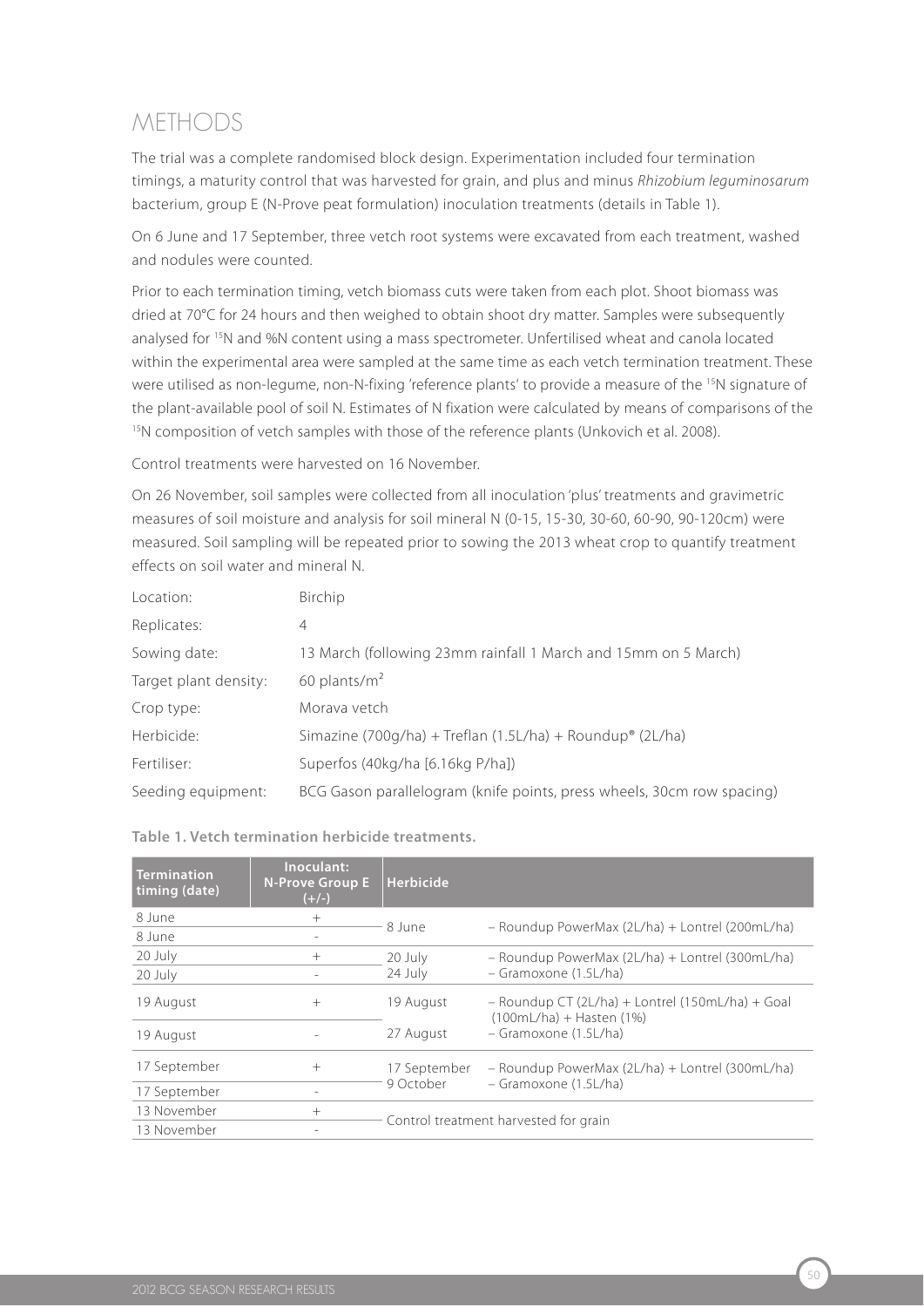## RESULTS AND iNTERPRETATiON

#### Impact of inoculation on vetch nodulation and N fixation

There were no significant differences ( $P=0.05$ ) measured between vetch nodulation scores for plus and minus inoculation treatments for either the 6 June or 17 September sampling times. At 6 June the plus inoculation mean was 36 and the minus inoculation mean was 38. At 17 September the plus Inoculation mean was 112 and minus Inoculation mean was 146.

There were also no significant differences detected in either shoot dry matter (data not shown), or the <sup>15</sup>N derived estimates of vetch reliance upon N fixation for growth. It should be noted that 64% of the shoot N accumulated by vetch was calculated to come from the atmosphere for both treatments at the June sampling and 91% in September.

In many respects, the lack of an inoculation response was surprising, given that neither vetch, nor any other legume (lentils, field peas, faba beans) with similar rhizobial species requirements had been grown in the paddock since 2001. The results suggest that sufficient rhizobia had survived in the soil since 2001 to adequately nodulate the vetch sown in 2012.

#### Effect of termination timing on biomass and inputs of fixed N

#### Shoot biomass

Progressive increases in mean shoot biomass were measured between June and September, reflecting the normal pattern of plant DM accumulation over the growing season (Table 2). However, standing biomass measured at the time of crop maturity in November (control) was significantly lower than that determined in August or September (Table 2). This was explained by the considerable pod and leaf drop prior to the November sampling as the result of a very dry spring: only 9mm fell between the August and September termination dates, and 22mm between the September biomass sampling and maturity harvest (Table 2).

#### Shoot N fixed

There was a close relationship between the amounts of shoot N fixed and biomass accumulation, with an average of 28kg N fixed per tonne of shoot DM determined at the September sampling. The later the termination treatment was applied in the growing season, the higher were the calculated inputs of fixed N (from 25kg fixed N/ha in June to 135kg fixed N/ha by September; Table 2). The difference in estimates of amounts of N fixed between September and November can be accounted for by the drought-induced senescence and loss of biomass and N at the end of spring.

**Table 2. The effect of inoculation and termination timing on shoot dry matter and N fixation in relation to cumulative rainfall, and measures of plant available water and soil mineral N (0-120cm) at the end of the 2012 growing season.**

| Termination timing       | Rainfall<br>$(mm)^*$ | <b>Shoot DM</b><br>(t/ha) | <b>Shoot N fixed</b><br>(kq N/ha) | <b>Plant available</b><br>water (mm) | Soil mineral N<br>(kq N/ha) |
|--------------------------|----------------------|---------------------------|-----------------------------------|--------------------------------------|-----------------------------|
| 8 June                   | 45                   | 1.05 <sup>a</sup>         | 25 <sup>a</sup>                   | 98b                                  | 158 <sup>a</sup>            |
| 20 July                  | 103                  | 1.6 <sup>b</sup>          | 43 <sup>a</sup>                   | 129a                                 | 122ab                       |
| 19 August                | 118                  | 3.8 <sup>c</sup>          | 123 <sup>b</sup>                  | 92 <sub>pc</sub>                     | 108 <sup>b</sup>            |
| 17 September             | 127                  | 4.9 <sup>c</sup>          | $135^{b}$                         | $86^{bc}$                            | 113 <sup>b</sup>            |
| 13 November<br>(control) | 149                  | 32 <sup>d</sup>           | 74 <sup>c</sup>                   | 64 <sup>c</sup>                      | 89b                         |
| Sig. diff. (date)        |                      | P < 0.001                 | P < 0.001                         | $P = 0.013$                          | $P = 0.028$                 |
| $LSD (P=0.05)$           |                      | 0.5                       | 20                                | 30                                   | 39                          |
| $CV\%$                   |                      | 18                        | 25                                | 20                                   | 22                          |

\*Cumulative rainfall from sowing (13 March) to termination time/sampling date.

As there was no significant difference between plus/minus inoculation treatments, the data has been combined.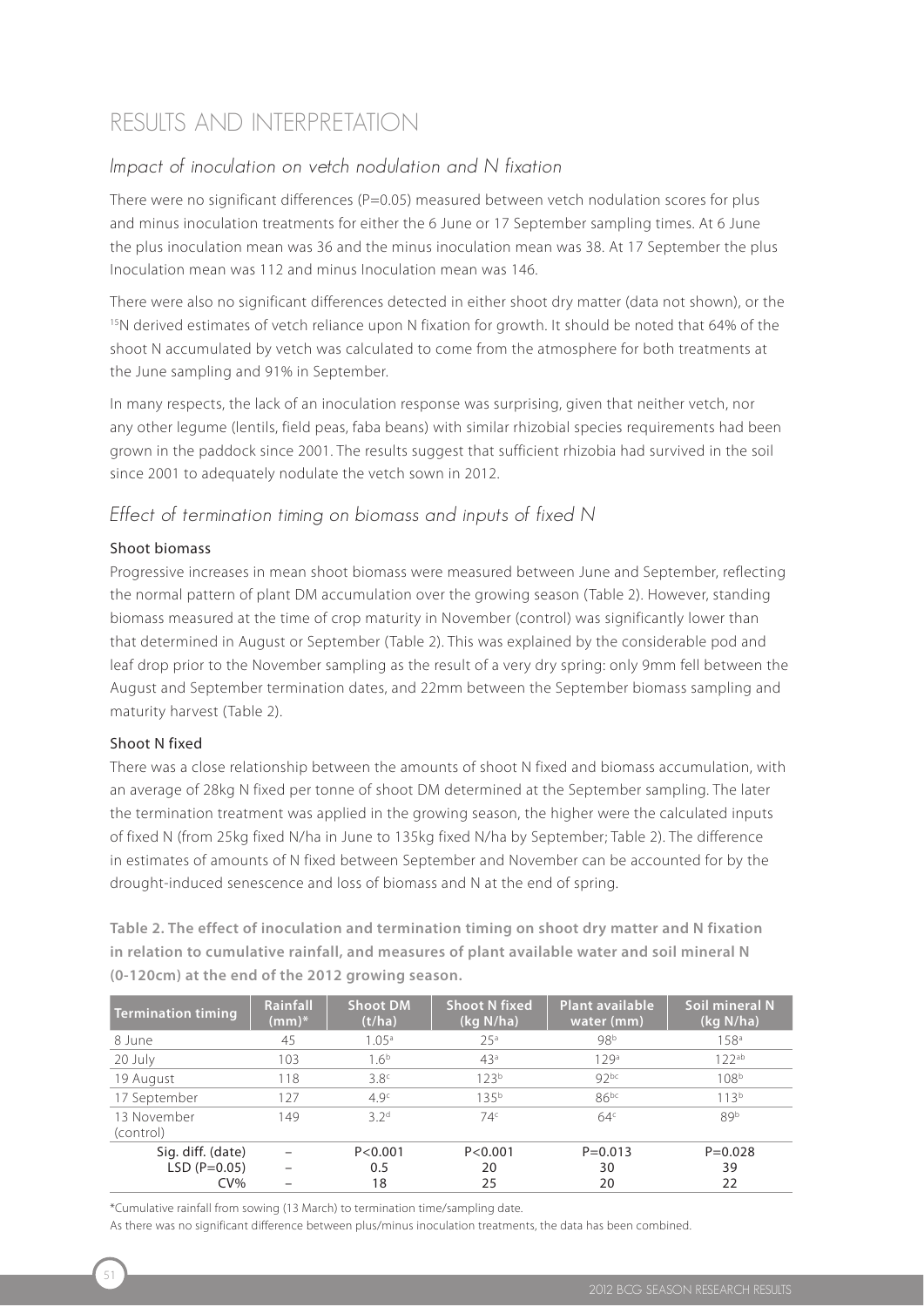#### Grain yield

There was no difference (P=0.05) between vetch yields. The average grain yield of the control treatments was 0.7t/ha. However, the harvesting process caused yield variation and yields obtained were lower than expected.

#### Effect of termination timing on soil moisture and mineral N at the end of the growing season

#### Soil water

Measurements undertaken after grain harvest indicated that the soil water content was significantly higher where vetch had been terminated early in the growing season than under the control treatment. The control continued to extract soil water until maturity (Table 2). This is consistent with the notion that early termination timings could help to conserve plant available soil water and/or allow the partial recharge of the soil water reserves to provide a carry-over of residual soil water for the potential benefit of the wheat to be sown in 2013. However, contrary to expectations, soil water following the June termination was lower than that of July despite 58mm of rain that fell between treatments (Table 2). It is possible that this may have arisen due to delays in control of weeds that germinated in the June termination plots. The small non-significant differences in soil water content (between the end of season measurements following the August and September termination treatments) and the control reflected the low spring rainfall.

#### Soil mineral N

There was a general trend in the concentrations of soil mineral N (i.e. nitrate and ammonium) measured at the end of the growing season. Soil mineral N was lower in the control where plants had been allowed to grow to maturity than where the vetch had been terminated earlier in the year. However, only under the June termination treatment was the soil mineral N statistically significantly higher than the August or September termination times and the control treatment (Table 2). Two contributing factors may explain the observed trend in data. Firstly, as long as the vetch continued to grow, it would be assimilating some N from the soil: it is not surprising to detect lower soil mineral N concentrations in the control and late termination treatments than in those where the vetch had been killed in June. Secondly, the release of N from organic plant residues is mediated by microbes in the soil. This is a slow process that requires the soil to be moist to stimulate microbial activity. The higher mineral N values observed following the June and July termination treatments could also be related to the commencement of the decomposition of vetch residues in the soil.

## COmmERCiAL PRACTiCE

The optimal time to terminate a vetch crop is essentially a trade-off between inputs of fixed N, the subsequent supply of soil water and N for the next crop, and the efficacy in preventing seed set (lowering future costs of control) of problem weeds. Weed control is not considered in the current study which has focused specifically on soil water and N.

Vetch termination should be early enough in the growing season to conserve some soil water. It should also allow time for N to be mineralised from the plant residues, but still late enough to allow enough vetch biomass to accumulate and N to be fixed to theoretically be of benefit to a following crop.

In 2013, wheat will be sown across the trial and yields will be compared between treatments. This will determine whether any of the vetch termination treatments result in higher wheat grain yields in 2013 than achieved by allowing the vetch to grow through to maturity.